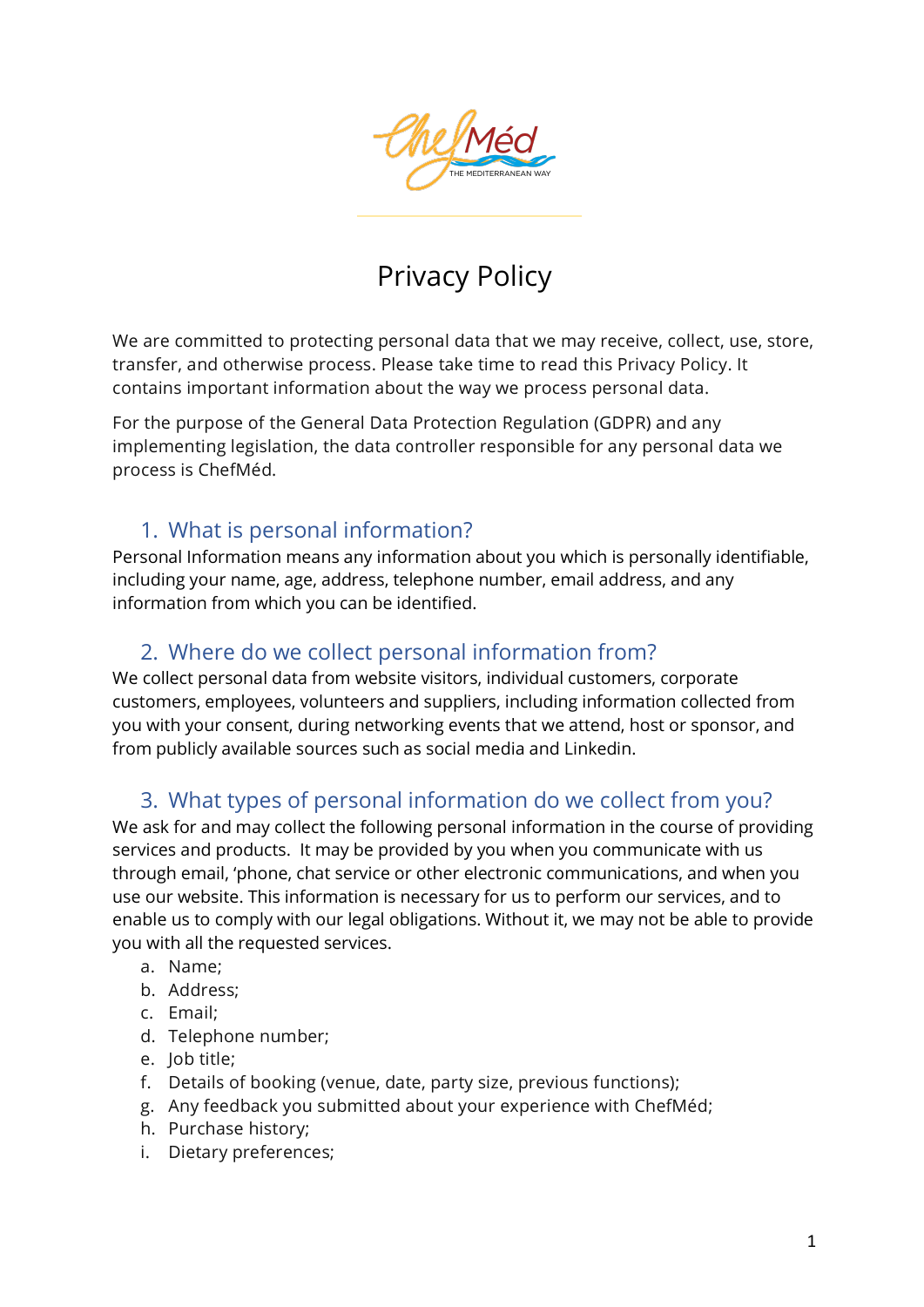j. Information about your use of our website, including details of visits, traffic data, location data and other communication data. This data is nonpersonalised.

All direct payment gateways offered by Wix.com and used by our company adhere to the standards set by PCI-DSS as managed by the PCI Security Standards Council, which is a joint effort of brands like Visa, MasterCard, American Express and Discover. PCI-DSS requirements help ensure the secure handling of payment card information by our store and its service providers. The privacy and security of your payment card information is covered by the Privacy Policy of the payment gateway.

### 4. How we Use your Information

We use your personal information to:

- a. Establish and manage our relationship with you, including how you may use our products and services;
- b. Provide you with general and personalised service-related information and promotional messages through email, telephone and other forms of electronic communication;
- c. Obtain your marketing preference and communicate with you in accordance with preferences or options you have selected through email, 'phone, text and other forms of electronic communication;
- d. Send you marketing literature covering our range of services and products;
- e. Create aggregated statistical data from non-personal information in order to improve our service to you;
- f. Provide you with ongoing customer assistance;
- g. Comply with any applicable laws and regulations.

The legal basis for collecting, using, storing and transferring personal data is what the GDPR refers to as "legitimate interest". In the event we intend to process your personal date for new purposes requiring your consent, we will contact you to obtain your consent for such new purposes.

## 5. Data retention and anonymisation

We keep your personal data only for as long as is necessary for the purposes for which it was collected, unless we have a legal obligation or right to retain the data for a longer period, or the data is necessary for the establishment, exercise or defence of legal claims.

After an applicable retention period has expired personal data will be securely erased. Data may be anonymised, or data that identifies individuals erased, so that it may be used for business analysis purposes. No identifiable personal information will be used for this purpose. Anonymised personal information will not be considered as personal since no individual can be identified by that information.

If you request to receive no further contact from us, some basic information will be retained in order to be sure that we have a record of this request and do not send you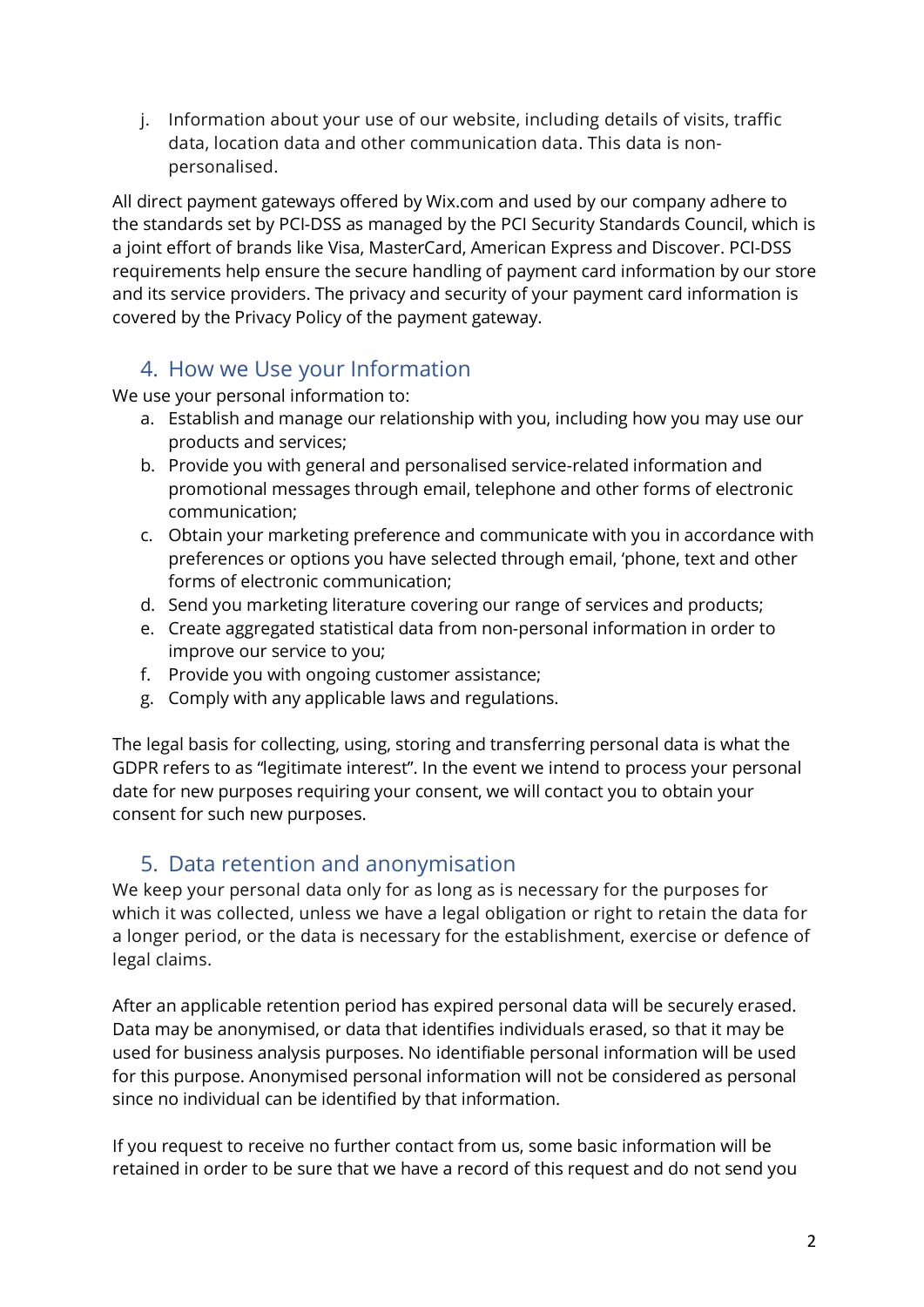unwanted material in the future.

#### 6. Who we may share your personal information with

ChefMéd.co.uk is hosted on the Wix.com platform. Wix.com provides us with the online platform that allows us to sell our products and services to you. Your data may be stored through Wix.com's data storage, databases and the general Wix.com applications. They store your data on secure servers behind a firewall.

We will not share your personal data with third parties except in accordance with this policy or when we have your permission. It may be necessary to share some of the information you provide to us with third parties in the course of our service provision, for example in connection with our Enogastronomic Tours. We do not sell your personal data to third parties.

We may disclose your personal data as required in the course of an employment relationship. We may also disclose your personal data as permitted by law in order to investigate, prevent or take action regarding illegal activities, suspected fraud, violation of our intellectual property rights, situations involving potential threats to the physical safety of any person, violation of agreements, or as required by law.

#### 7. How we communicate with you

We may contact you to notify you regarding your account, to troubleshoot problems with your account, to resolve a dispute, to collect fees or monies owed, to poll your opinions through surveys or questionnaires, to send updates about ChefMéd, the provision of services and products, to comply with applicable laws and regulations, and any agreement we may have with you. For these purposes we may contact you through email, telephone, text messages, postal mail or any other form of electronic communication.

### 8. Transmission and security of your personal information

We have security measures in place to protect against the loss, misuse and alteration of personal information under our control as required by current date protection laws and regulations. Our Privacy Policy is periodically reviewed and enhanced as necessary and only authorised personnel have access to personal information. Whilst we cannot ensure or guarantee that loss, misuse or alteration of information will never occur, we use all reasonable efforts to prevent it.

### 9. Transfer of personal data

We may share personal data with external vendors, service providers or suppliers that we engage to perform services or functions on our behalf and under our instructions. Where these vendors are located within the EU, we require that they are contractually obligated to comply with the EU data protection rules. We also provide in our contracts with these organisations that they only process personal data in accordance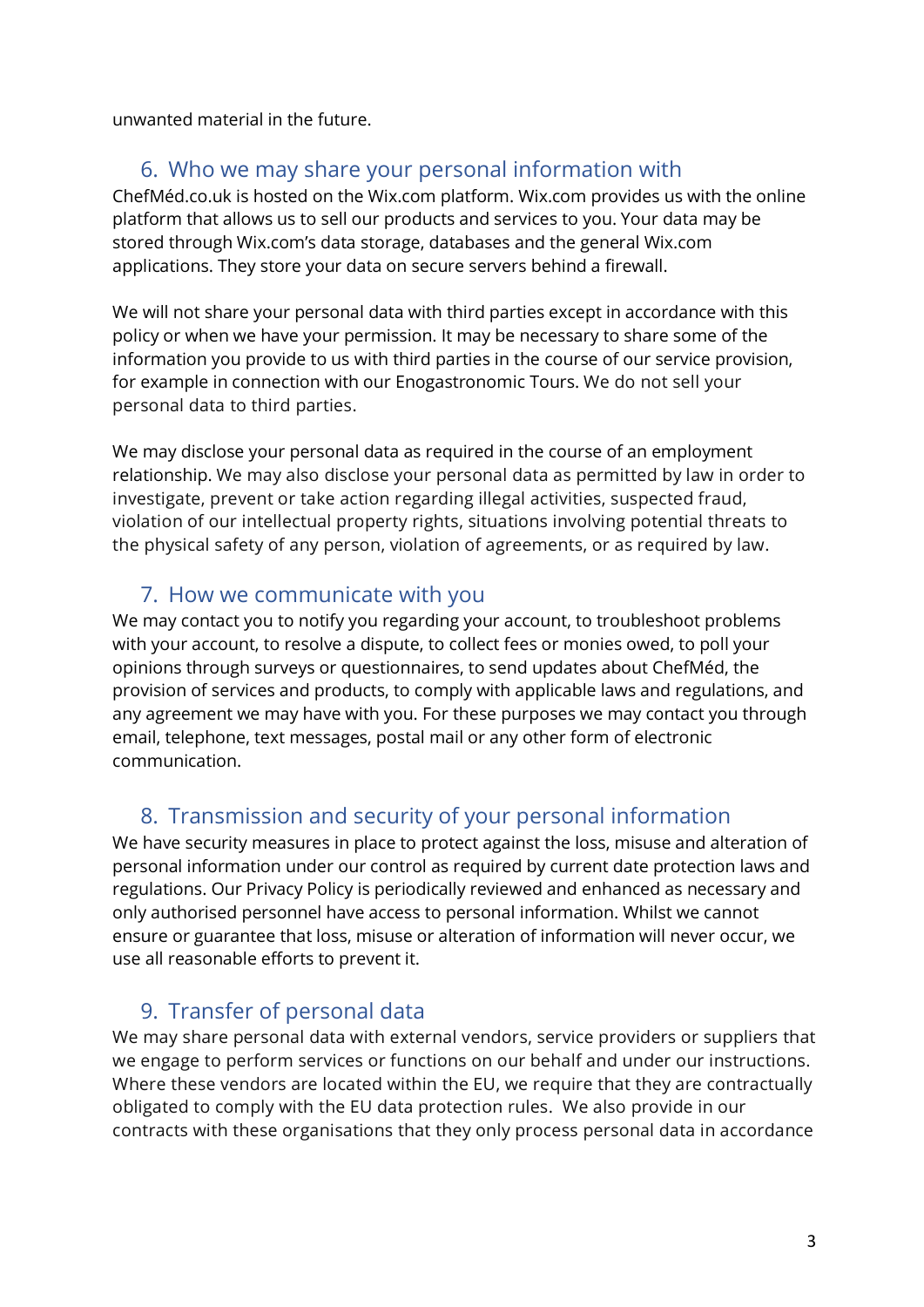with our instructions and in order to provide the agreed services and protect the integrity and confidentiality of your personal data entrusted to them.

We may disclose personal data to our advisers, consultants, law enforcement and other public authorities (such as tax and social security bodies), the police, prosecutors, courts and tribunals. All these recipients are themselves responsible for complying with the EU data protection rules.

We may also transfer your personal data to potential purchasers and their advisors, subject to appropriate confidentiality obligations, in the event we decide to dispose of all or parts of our business.

## 10. Use of cookies

Cookies provide information regarding the computer used by a visitor. We may use cookies to gather information about your computer in order to assist us in improving our website. We may gather information about your general internet use by using the cookie. Where used, these cookies are downloaded to your computer and stored on the computer's hard drive. Such information will not identify you personally. It is statistical data that does not identify any personal details. You can adjust the settings on your computer to decline any cookies if you wish. This can easily be done by activating the reject cookies setting on your computer. More information on our use of Cookies is available in our Cookies Policy.

## 11. Your rights

The following are the rights that you have if we collect your personal data:

- a. The right to be informed about the collection and use of your personal data;
- b. The right to request details of the information we hold about you a Subject Access Request;
- c. The right to have any changes or errors in the information rectified;
- d. The right to have your personal data removed;
- e. The right to withdraw consent;
- f. The right to data portability to obtain and reuse your personal data for your own purposes across different services;
- g. The right to object to processing on "grounds relating to his or her particular situation";
- h. The right to complain to the Information Commissioners Office if you are unhappy with the way in which your personal data has been handled.

## 12. Third-party links

Where we provide links to third-parties on our website it does not mean that we endorse or approve that site's policy towards personal data privacy. You should review their privacy policy before sending them any personal data.